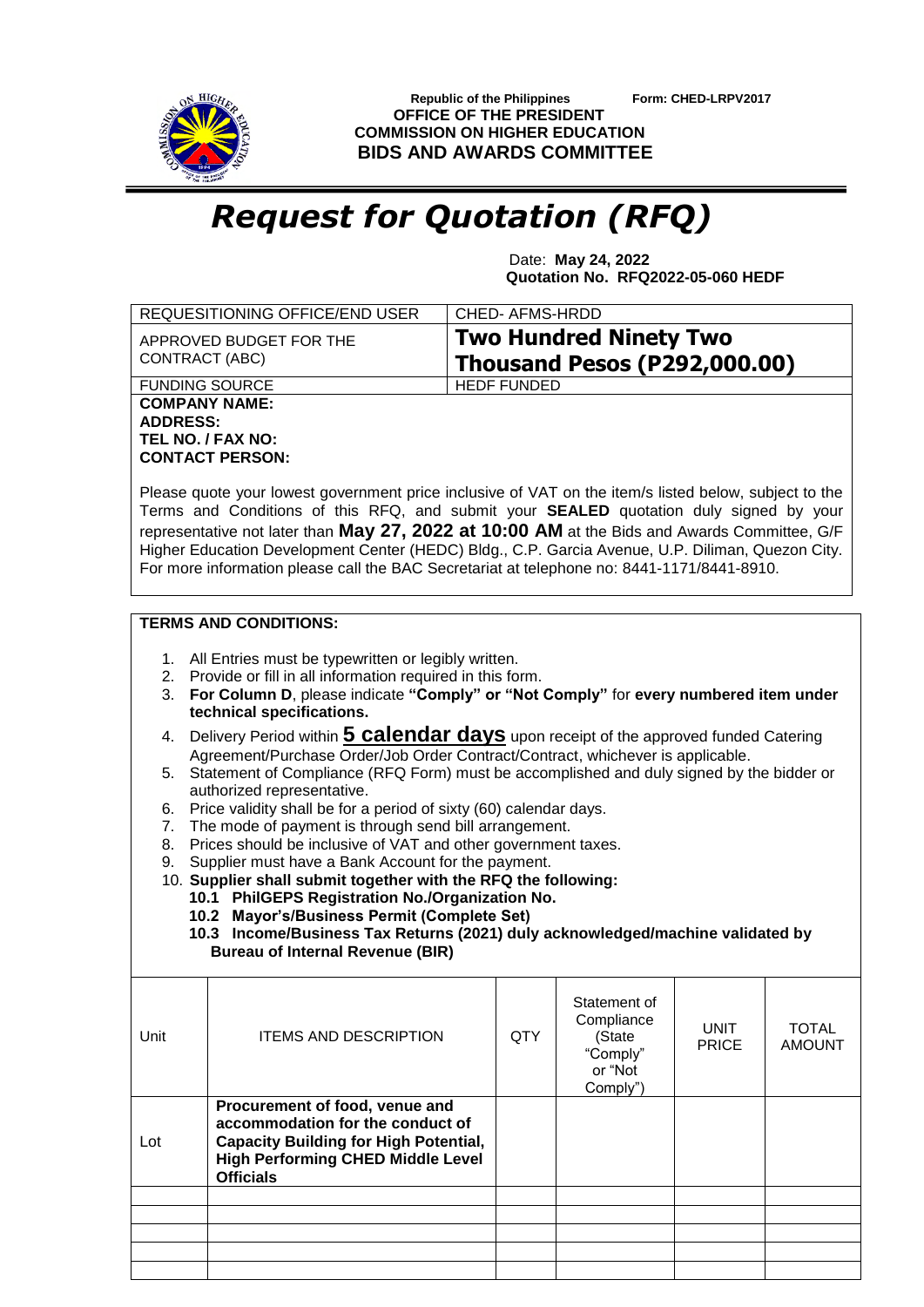|    | <b>Technical Specifications:</b>   |  |  |
|----|------------------------------------|--|--|
| 1. | Date: June 23-27, 2022             |  |  |
| 2. | Food, Accommodation, and           |  |  |
|    | Venue                              |  |  |
| 3. | Location: Within the vicinity of   |  |  |
|    | Diliman, Quezon City               |  |  |
|    |                                    |  |  |
|    |                                    |  |  |
| 4. | No. of pax: Twenty-Two (22)        |  |  |
|    | pax                                |  |  |
|    |                                    |  |  |
| 5. | Requirements:                      |  |  |
|    |                                    |  |  |
|    | Buffet/Plated Breakfast, Lunch,    |  |  |
|    | Dinner, AM & PM Snacks             |  |  |
|    |                                    |  |  |
|    | <b>Complimentary Buffet/Plated</b> |  |  |
|    | <b>Breakfast</b>                   |  |  |
|    | Free flowing Coffee and tea in     |  |  |
|    | the function room                  |  |  |
|    | Complimentary WiFi Internet        |  |  |
|    | Access                             |  |  |
|    | Waived electricity charge for      |  |  |
|    | laptops                            |  |  |
|    | Widescreen/Projector Screen        |  |  |
|    | and Extension Cords                |  |  |
|    |                                    |  |  |
|    | Whiteboard with markers,           |  |  |
|    | eraser and flip chart paper        |  |  |
|    | Pads and pencils/Chips/Candy       |  |  |
|    | Mints                              |  |  |
|    | Complimentary use of other         |  |  |
|    | amenities                          |  |  |
|    |                                    |  |  |
|    | Venue:                             |  |  |
|    |                                    |  |  |
|    | Complimentary use of function      |  |  |
|    | room (for 22 pax)                  |  |  |
|    | U-shape set for 22 participants    |  |  |
|    | Sound System with at least         |  |  |
|    | four (4) microphones and LCD       |  |  |
|    | Projector                          |  |  |
|    | Well ventilated and lighted;       |  |  |
|    | High ceiling, near comfort         |  |  |
|    | rooms                              |  |  |
|    |                                    |  |  |
|    |                                    |  |  |
|    | Accommodations:                    |  |  |
|    | (21) pax June 23 - 27, 2022        |  |  |
|    | Single/Twin/Triple Sharing         |  |  |
|    |                                    |  |  |
|    |                                    |  |  |
| 6. | Food                               |  |  |
|    |                                    |  |  |
|    |                                    |  |  |
|    | June 23, 2022                      |  |  |
|    | (21 pax Dinner)                    |  |  |
|    |                                    |  |  |
|    | June 24-26, 2022                   |  |  |
|    | (22 pax) Lunch, Dinner, AM &       |  |  |
|    | <b>PM Snacks</b>                   |  |  |
|    |                                    |  |  |
|    |                                    |  |  |
|    |                                    |  |  |
|    |                                    |  |  |
| 7. | No downpayment                     |  |  |
|    | required/Send billing              |  |  |
|    |                                    |  |  |
| 8. | Quotation should be VAT            |  |  |
|    | inclusive                          |  |  |
|    |                                    |  |  |
| 9. | Should meet the requirements       |  |  |
|    |                                    |  |  |
|    | of Appendix C "Table or Rating     |  |  |
|    | Factor for Lease of Venue"         |  |  |